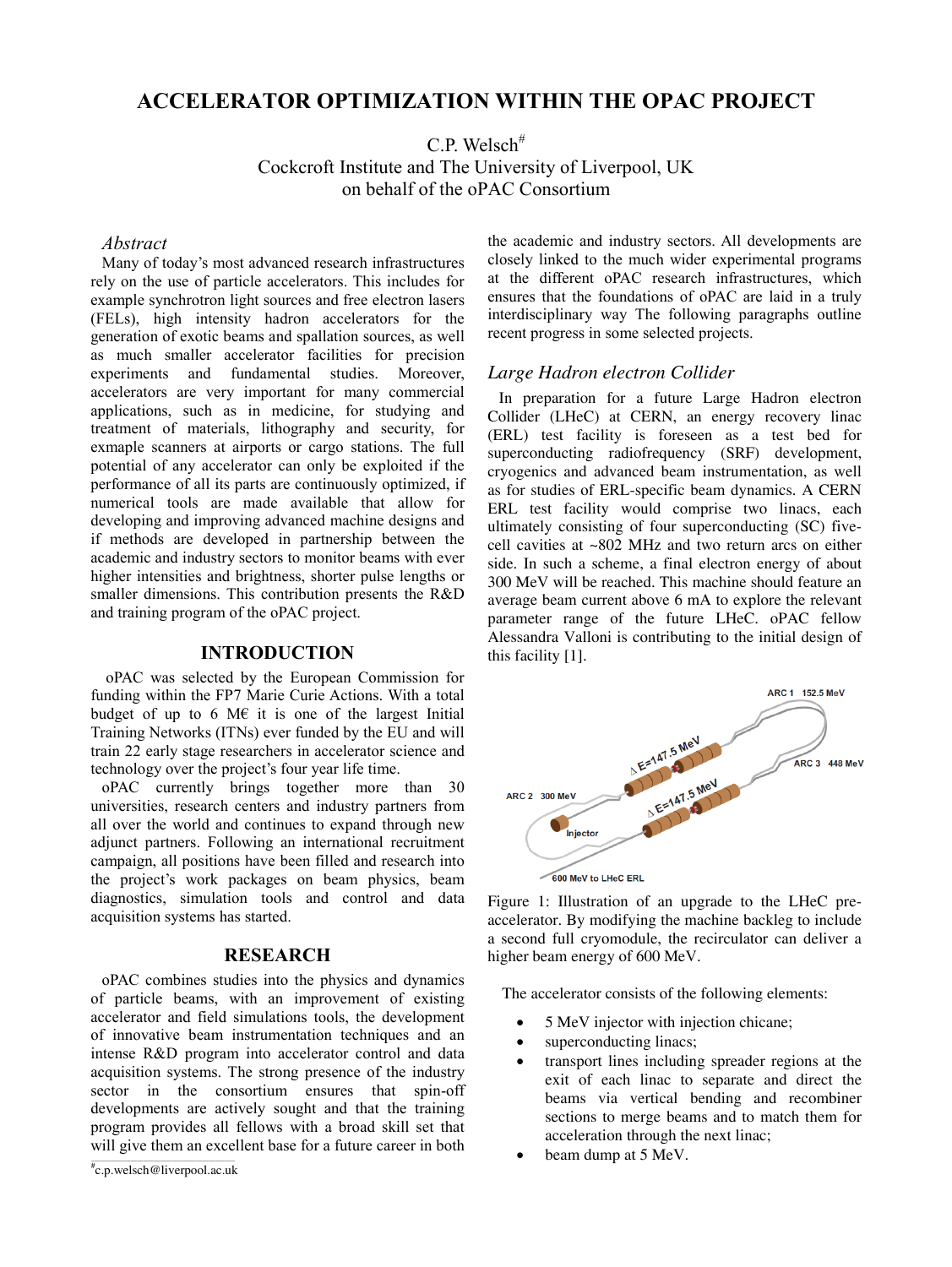A two-pass recirculating linac will enable operation in energy recovery mode. Flexibility in the design will eventually permit additional passes to be supported to increase the final beam energy. The prototype architecture will produce 300 MeV beams with a target current of about 6 mA. Different candidate RF frequencies for the SC linac have been examined, and the final choice of ~802 MHz is mainly dictated by a compromise of cost considerations and beam dynamics issues, along with functional synergies with other existing systems.

A possible upgrade design following the installation of an additional cryomodule to raise the beam energy up to 600 MeV is shown in Figure 1. In this new configuration the facility could represent a smaller clone of the final LHeC project and be adopted as a pre-accelerator/injector to the final 60 GeV machine. Preliminary lattice designs and other features are discussed in [1].

## *Cryogenic Beam Loss Monitors*

At the LHC triplet magnets, close to the machine's interaction regions, the current Beam Loss Monitoring (BLM) system is sensitive to particle showers resulting from the collision of the two beams. With beams of higher energy and intensity resulting in higher luminosity, distinguishing between these interaction products and possible quench-provoking beam losses from the primary proton beams will be very challenging in the future. Therefore, investigations are underway to optimize the system by locating the beam loss detectors as close as possible to the superconducting coils of the triplet magnets. This means putting detectors inside the cold mass in superfluid helium at 1.9 K.

Previous tests have shown that solid state single crystal chemical vapour deposition (scCVD) diamond and p+-nn+ silicon detectors, as well as liquid helium ionization chambers are promising candidates. oPAC fellow Marcin Ryszard Bartosik at CERN is contributing to studies investigating the question of the detectors' radiation resistance during 20 years of nominal LHC operation, by reporting on results from high irradiation beam tests carried out at CERN in a liquid helium environment.

Different Si detectors at cryogenic temperatures were tested for their radiation hardness, see e.g. Figure 2. In these measurements a total integrated fluence of  $1.22 \cdot 10^{16}$ protons/cm<sup>2</sup> was reached, corresponding to an integrated dose of about 3.26 MGy for silicon.

An irradiation effect on detector sensitivity was observed, see Figure 3. The forward bias modus leads to high signals at the beginning of the irradiation, but unfortunately the decrease in signal at higher fluence is faster compared to reverse bias modus. Further observations are that the forward bias for low resistivity silicon is less stable than for high resistivity silicon. In liquid helium, the major downside of silicon compared to diamond disappears: the leakage current for silicon is below 100 pA at 400 V, even under forward bias for an irradiated diode. The performed experiments allowed the

observation of how radiation affects the detector sensitivity for silicon and single crystal diamond.



Figure 2: Holder for direct current readout from Cividec.

For BLM application as a safety critical system, long term stability of the detectors is a high priority criterion. The data therefore requires more time for treatment to allow further application relevant conclusions and physical results. Silicon and diamond detectors have recently been installed on the cold mass of an LHC magnet. This location will enable to gain further experience with the detectors' long term performance and will bring an unprecedented insight to LHC beam losses. More experiments with current pulse response measurements using TCT with a pulse laser at cryogenic temperatures during irradiation are foreseen.



Figure 3: Dependence of the charge collected in Si detectors with a resistivity 500 cm on fluence.

## **TRAINING EVENTS**

Training within oPAC is provided locally at the respective host institute, primarily provided through cutting edge research, local lecture and seminar series, as well as network-wide training offered by the whole consortium. During the four year project life time, the network will also organize a series of Topical Workshops and international schools to which all trainees will be invited. Whilst most events will focus on specific aspects of accelerator R&D, two schools will wholly concentrate